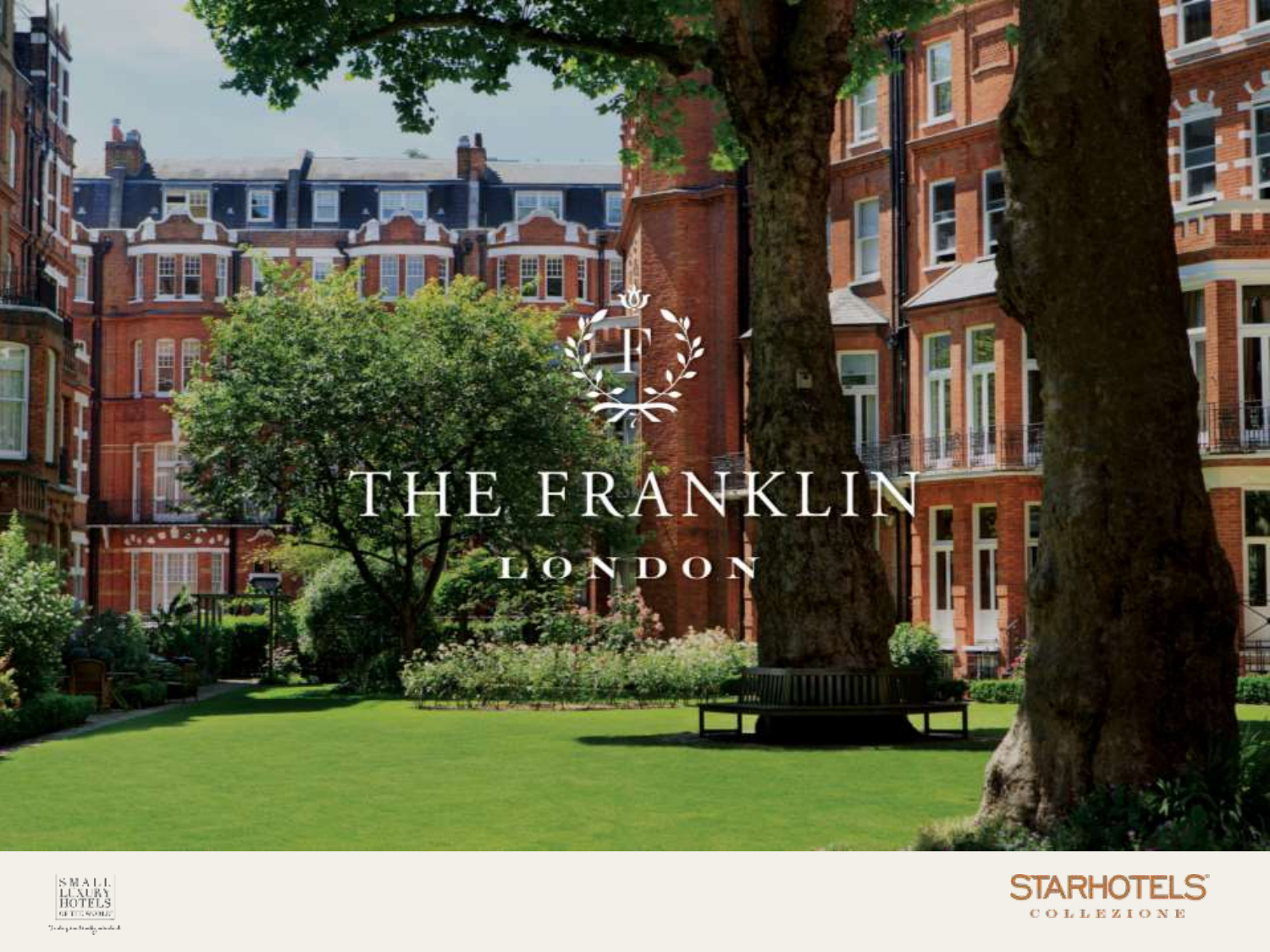



# **Destination**

London offers so many attractions and landmarks that - so the saying goes - every time you return you are sure to discover something new. Don't miss Big Ben and the Houses of Parliament, Westminster Abbey, St. Paul's Cathedral, Tower Bridge, the Tower of London and, of course, Buckingham Palace.

Museum lovers should head straight for the British Museum, National Gallery, Victoria & Albert Museum and Tate Modern.

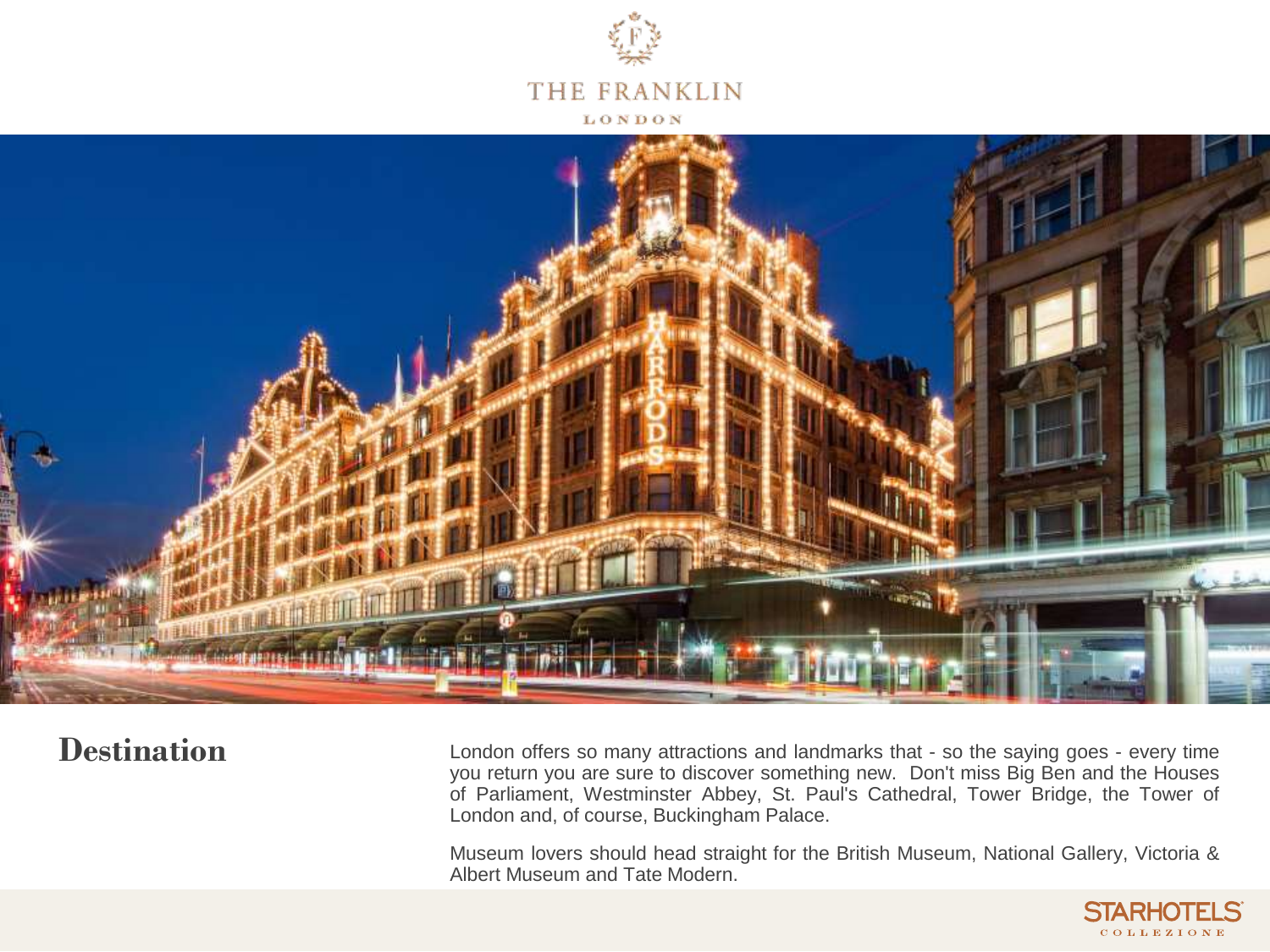



24 Egerton Gardens, London SW3 2DB T +44 (0) 20 7584 5533 | info@thefranklinlondon.com thefranklinlondon.com

## **Location**

The Franklin is a close Knightsbridge neighbour of Harrods and the Victoria & Albert Museum. The hotel is tucked away in an elegant row of Victorian townhouses, overlooking the verdant parkland of Egerton Gardens.

## **Distances**

**Railway Station:** Victoria Station 1.3 mi/2.1 km

**Airport:** Heathrow 16 mi/26 km Stansted 39 mi/64 km Gatwick 26 mi/ 42 km

**Underground:** South Kensington 0.3 mi/0.5 km Knightsbridge 0.5 mi/0.9 km

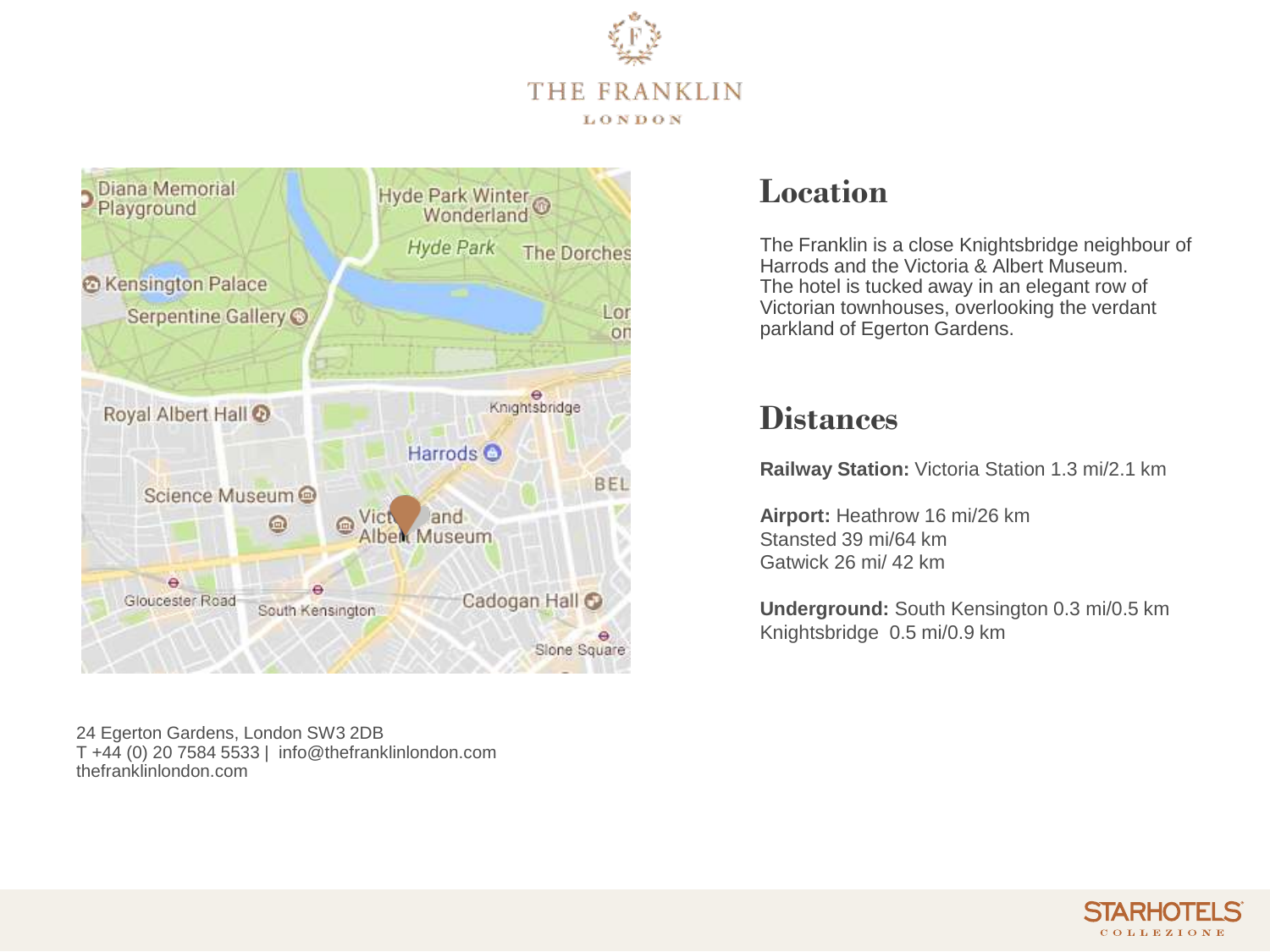



*Sophisticated elegance in the heart of Knightsbridge, London*

Set in an elegant Victorian building nestling in the lush beauty of the private Egerton Gardens, The Franklin has recently been refurbished by celebrity designer Anouska Hempel, whose work has helped create one of the most outstanding 5-star boutique hotels on the London scene.

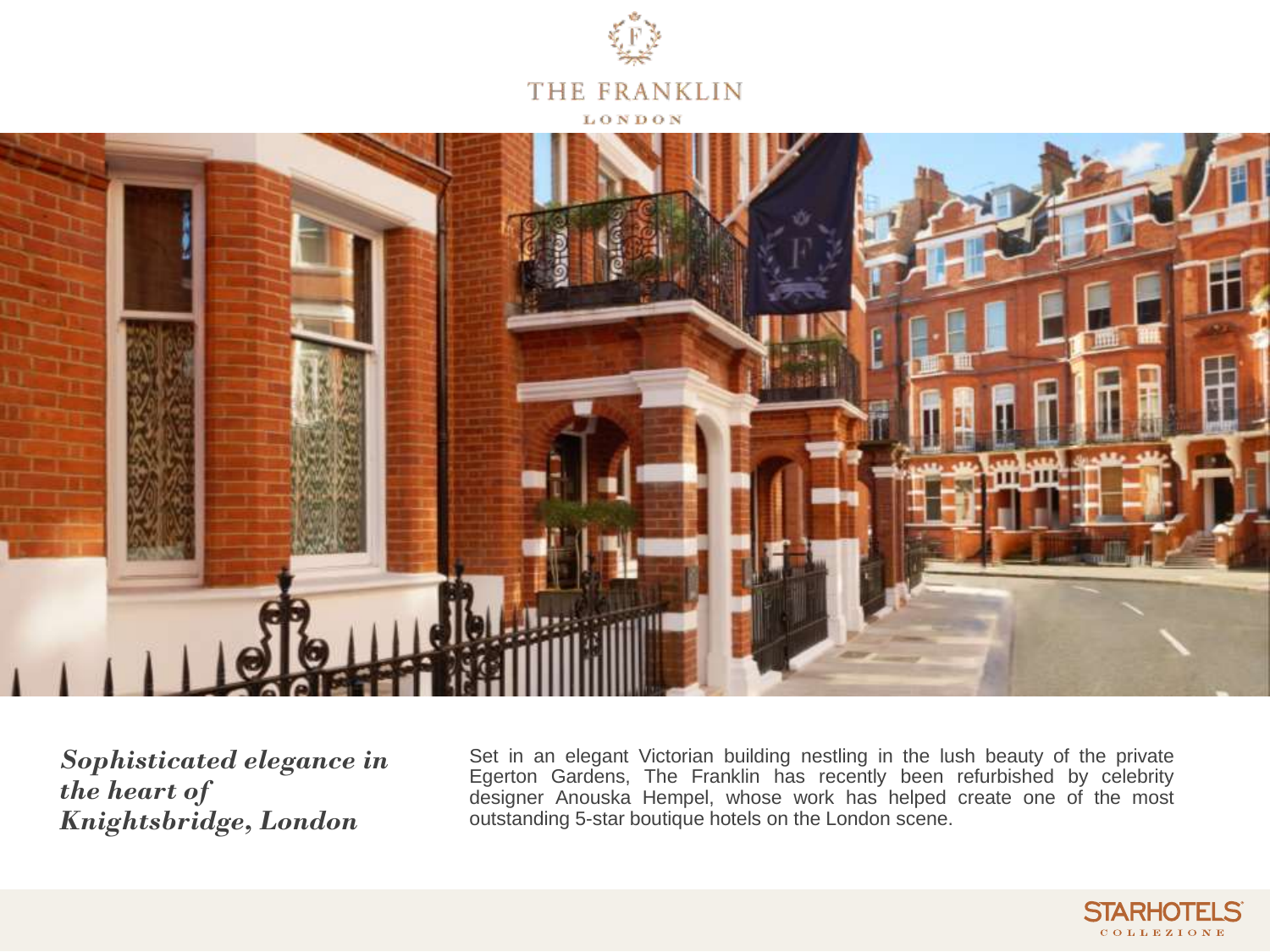



# **Anouska Hempel**

One of Architectural Digest's Top 100 World Designers and Architects, the extraordinarily talented Anouska Hempel has made her reputation as an in-demand interior designer on the London scene.

For The Franklin, Hempel drew on her own elegant lifestyle and took inspiration from her travels and Venetian design to create a property that feels more like a warm and inviting private townhome than a hotel.

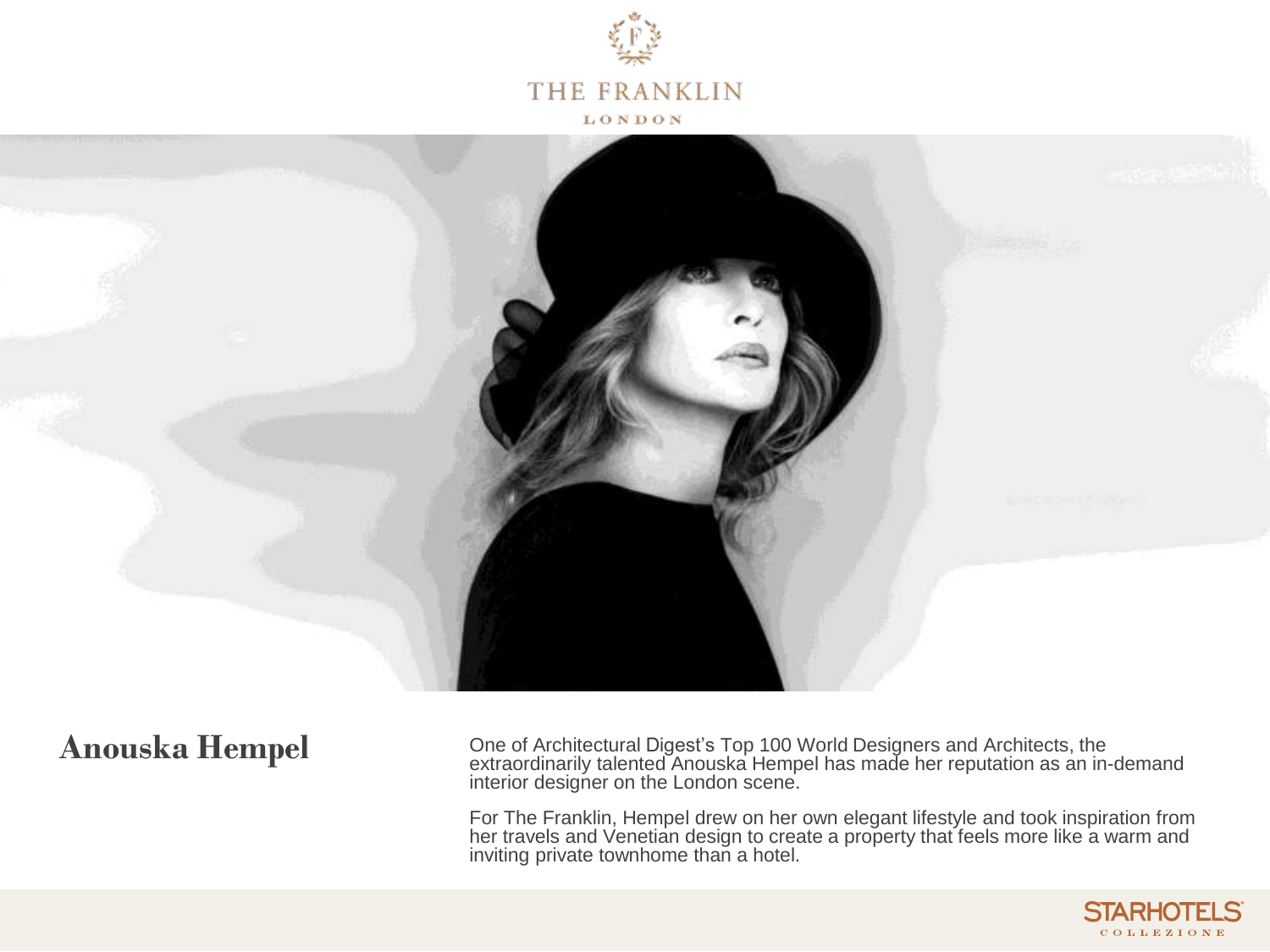



## **Key features**

• Overlooking the exclusive Egerton Gardens, the hotel offers guests a peaceful, private stay in the heart of London.

• 35 rooms and suites exquisitely furnished for total comfort.

• The Guest Experience Team and Les Clefs d'Or Concierge attend to guests' personal requirements.

• Anouska Hempel's elegantly opulent interiors create an atmosphere of unparalleled splendour.

• The Hempel-designed Hammam, for residents only, provides a relaxing retreat for guests

• The Franklin Restaurant presided over by Michelinstarred Chef Alfredo Russo and the adjoining glamorous, mirror-lined Franklin Bar.

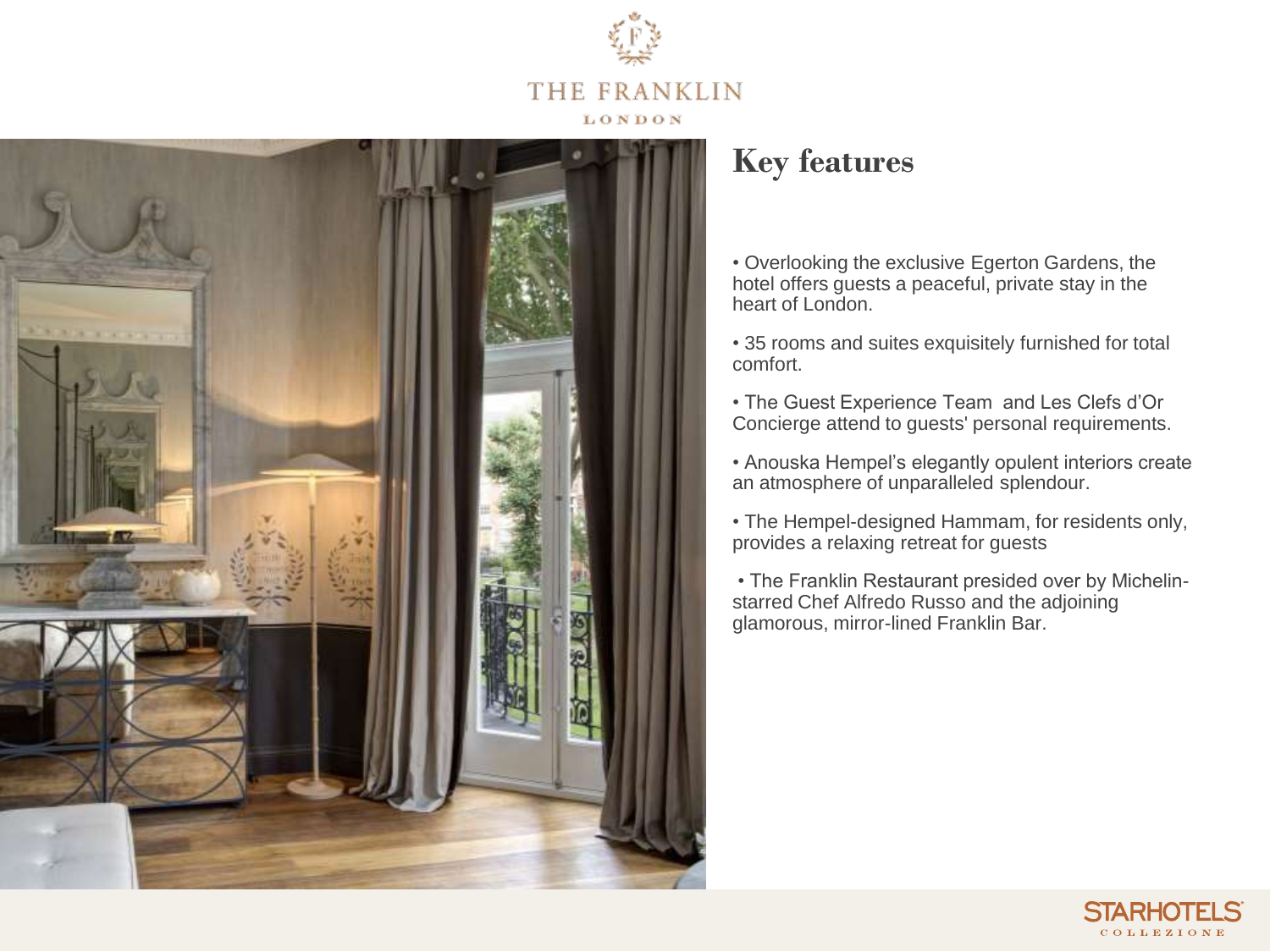

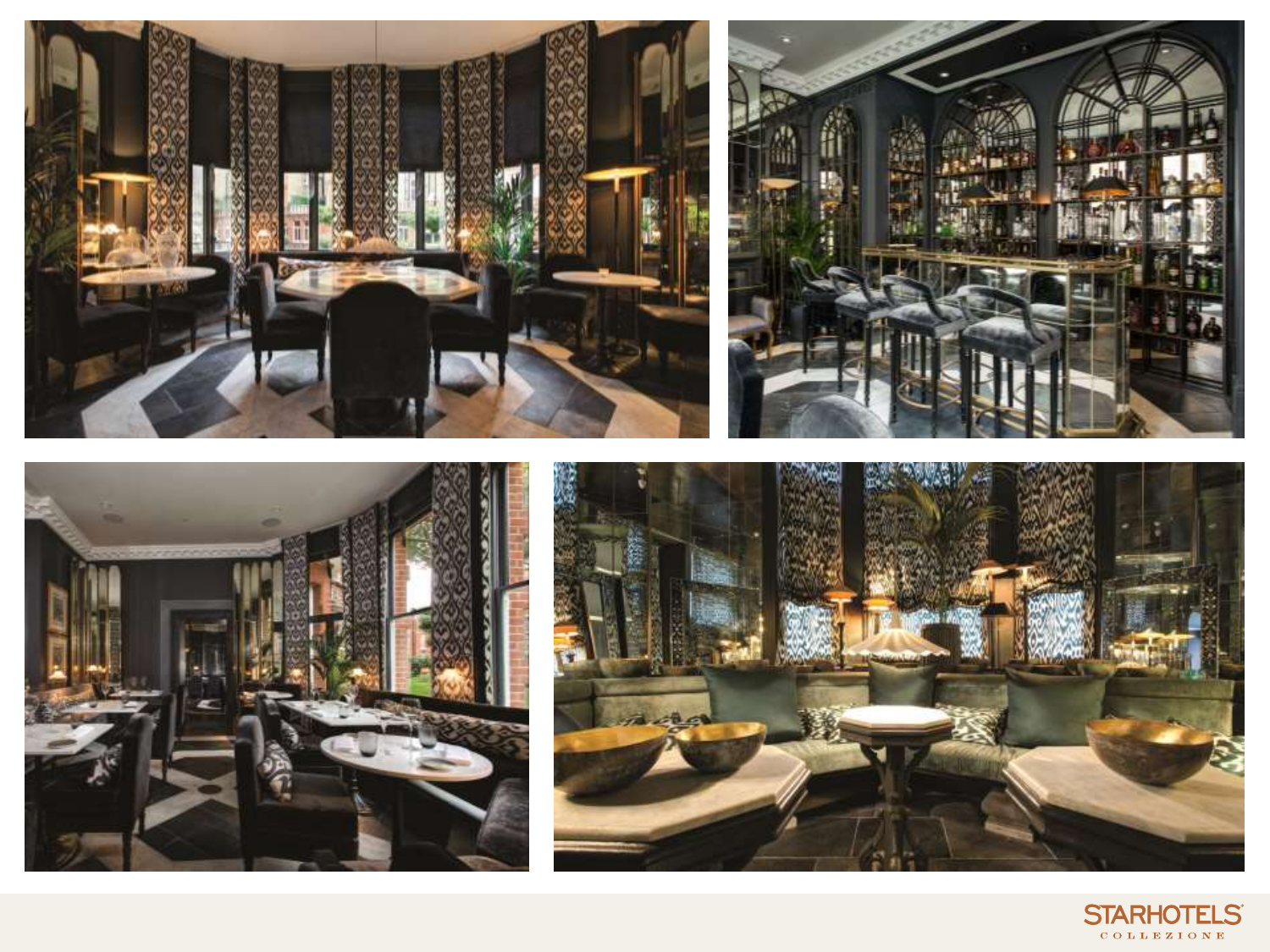



# **Stylish rooms**

All the rooms and suites are a distillation of elegance and style.

Flooded with natural light, tastefully decorated and boasting the finest contemporary comforts, most offer views of Knightsbridge or the lush green of the Egerton Gardens.

**Number of rooms: 35**

- 1 Presidential Suite
- 8 Executive Suites
- 4 Garden Suites
- 5 Junior Suite
- 9 Deluxe Double Room
- 6 Superior Double Room
- 2 Classic Room

STARF  $C O L L E Z I O N E$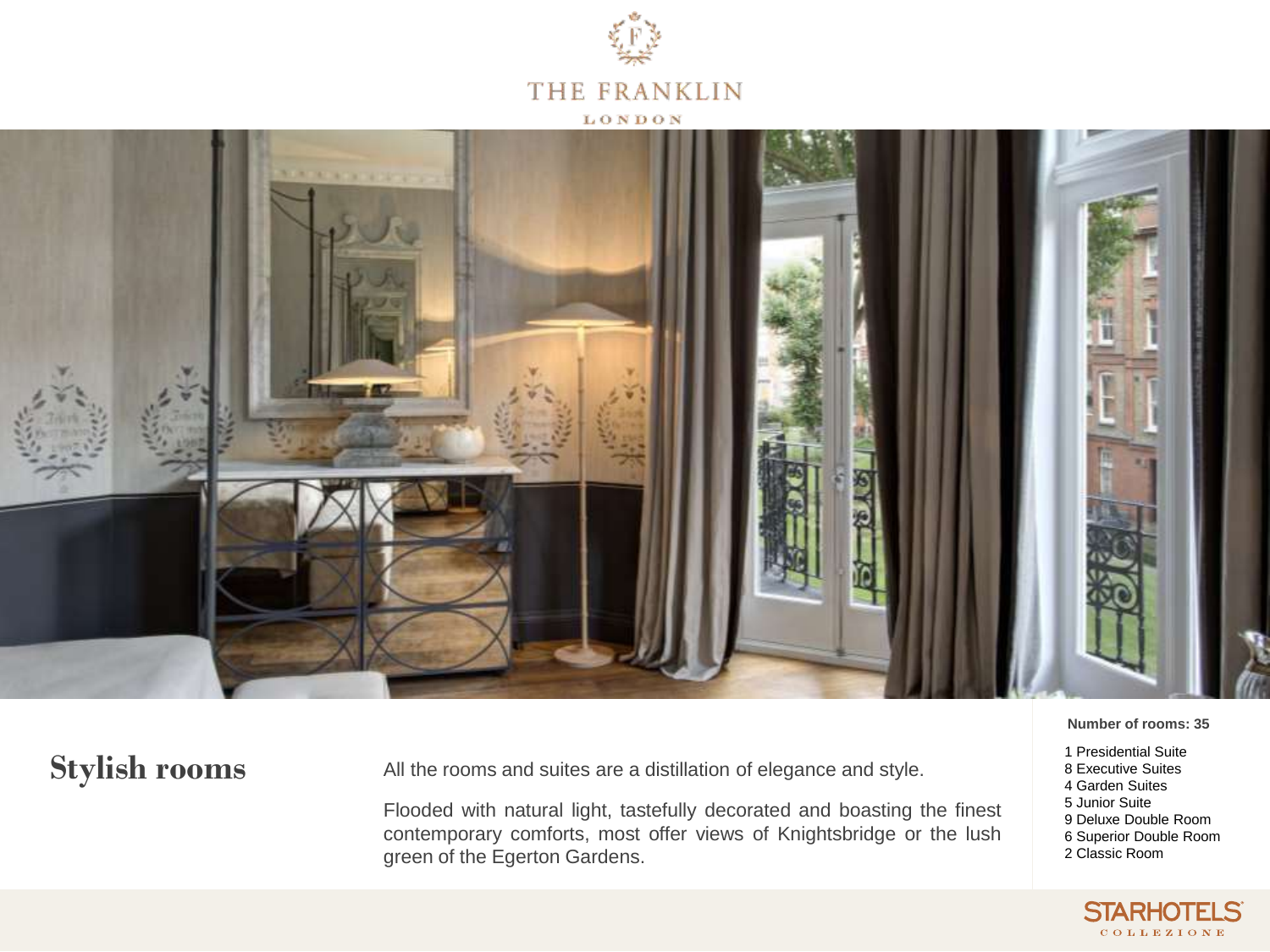







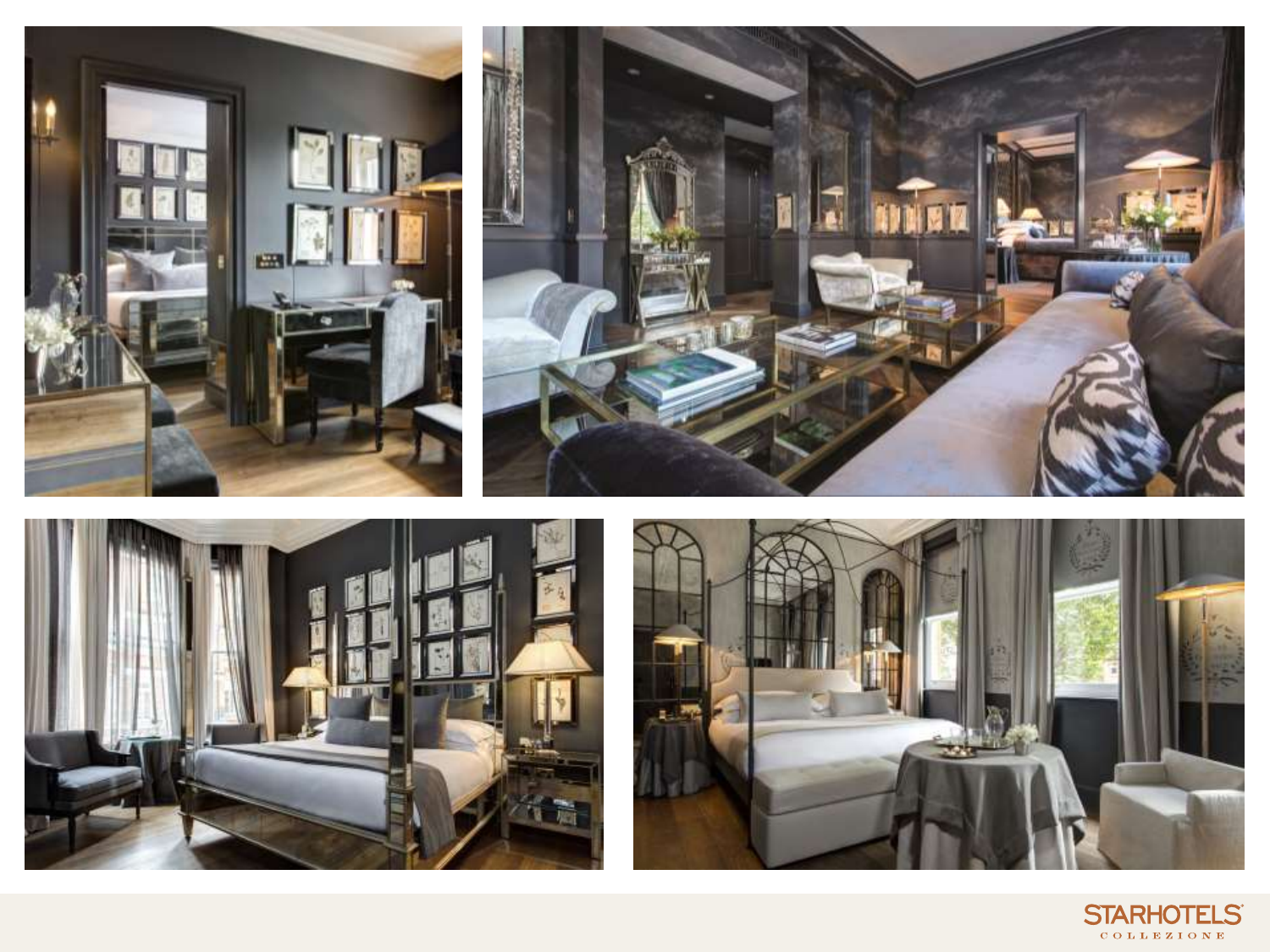



**Dining**

Set in the heart of Knightsbridge, The Franklin is also renowned for its restaurant, presided over by Michelin-starred Chef Alfredo Russo, and the Gatsby-esque ambience of its stylish Bar . Here diners can enjoy a superb gastronomic experience choosing from a menu that includes delightfully simple, Italian inspired elegant dishes .